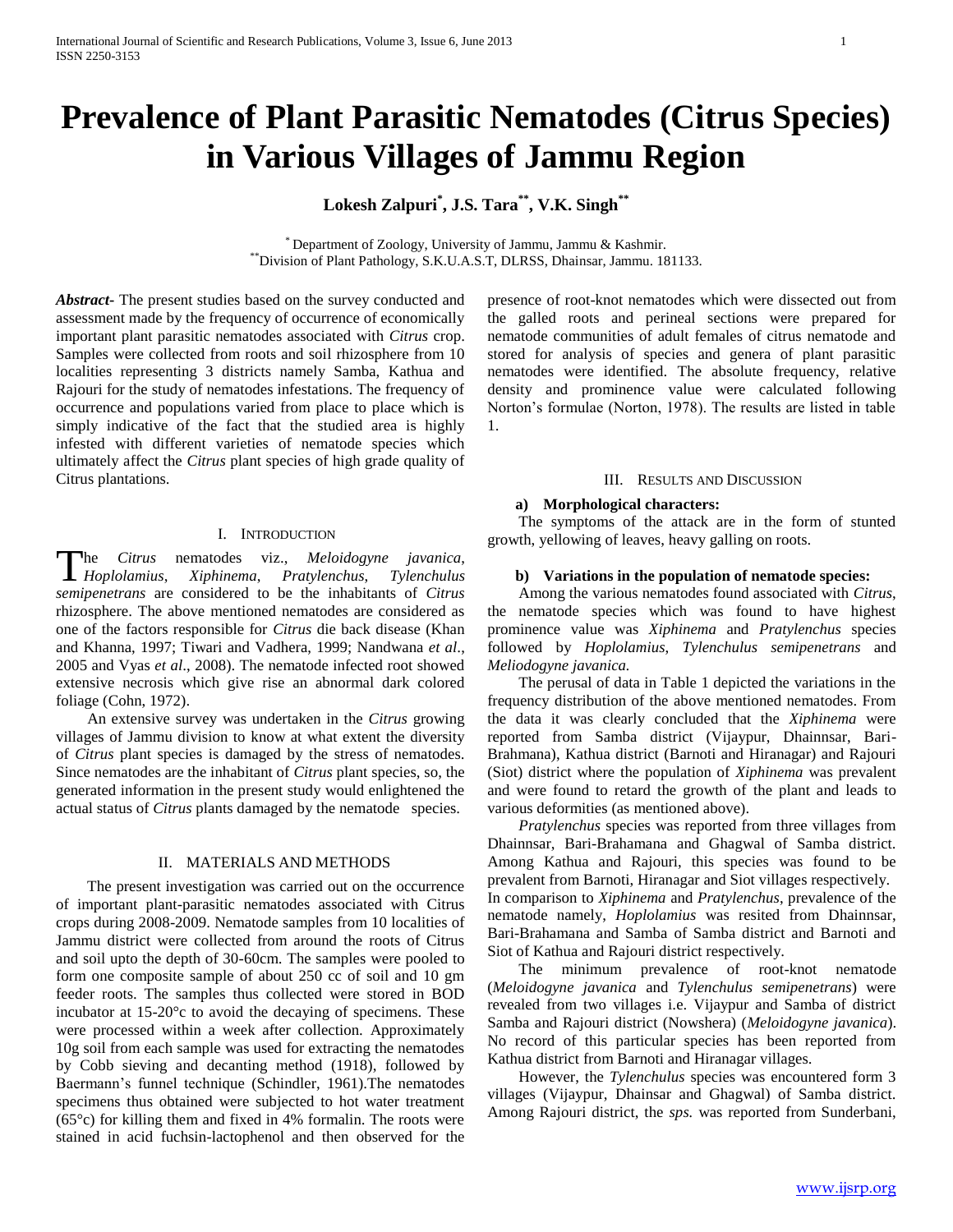while 2 villages of Kathua (Barnoti and Hiranagar) was not

found to be infested with such nematode species. As depicted from Tables 1 and 2 and Fig.1, the *Xiphinema*  species was found to have higher absolute and relative frequency followed by *Platylenchus*, *Hoplolamius*, *Tylenchulus semipenetrans* and *Meloidogyne javanica* which is simply indicative of the fact that to what extent these nematodes become the causative of infection in the *Citrus* plantations. The work regarding the effect of nematodes on *Citrus* plantations in Jammu region has been done earlier by only few workers, Nehru *et al*., (2005), Singh (2009), Zalpuri (2010).

 $\overline{a}$ 

## From the above results and discussion, the present author intends to infer that the various villages of Jammu province are in the light of various nematode infestations which are ultimately become the causative foe many diseases. So, it is high time that steps should be taken by the various departments of horticulture to keep a check to control the growth of these nematodes as the Citriculture in J&K is becoming a boon for farmers which are ultimately the source of income for farmers. Otherwise a day will come when these nematodes will totally destroy the *Citrus* plantations which finally affect the agriculture as well as

economy of the state in general and farmers in particular.

IV. CONCLUSION

| <b>Nematodes</b>                 | Absolute frequency (%) | <b>Relative frequency</b> | <b>Absolute density</b> |
|----------------------------------|------------------------|---------------------------|-------------------------|
|                                  |                        | $\frac{6}{6}$             | $\frac{6}{6}$           |
| Meloidogyne javanica             | 30.0                   | 12.5                      | 1.2                     |
| Hoplolaimus sp.                  | 50.0                   | 20.8                      | 2.0                     |
| Xiphinema sp.                    | 60.0                   | 25.0                      | 2.4                     |
| Pratylenchus sp.                 | 60.0                   | 25.0                      | 2.4                     |
| <b>Tylenchulus semipenetrans</b> | 40.0                   | 16.6                      | 1.6                     |

| Table1: Plant parasitic Nematodes associated with citrus in Jammu province |  |  |  |  |  |  |  |  |
|----------------------------------------------------------------------------|--|--|--|--|--|--|--|--|
|----------------------------------------------------------------------------|--|--|--|--|--|--|--|--|

| <b>Prominence value</b><br><b>Nematodes</b> |      |  |
|---------------------------------------------|------|--|
|                                             |      |  |
| Meloidogyne javanica                        | 0.06 |  |
| 0.14<br>Hoplolaimus sp.                     |      |  |
| 0.18<br>Xiphinema sp.                       |      |  |
| Pratylenchus sp.<br>0.18                    |      |  |
| <b>Tylenchulus semipenetrans</b><br>0.10    |      |  |

 $+=$  Present ,  $\qquad$  =  $=$  Absent

**Table-2: Survey of Citrus fields of different localities of Jammu Province.**

**Locatio n Plant parasitic nematodes District Village Citrus species** *Meloidogyn e javanica Hoplolaimus*  **sp.** *Xiphinema*  **sp.** *Pratylenchus*  **sp.** *Tylenchulus semipenetrans* **Samba** Vijaypur *C. sinensis* **+ - + - +** Dhainsar *C. limon* **- + + + +** Bari-Brahmana *C. reticulata* **- + + + -** Ghagwal *C. limon* **- - - + +** Samba *C. reticulata* **+ + - - -** Barnoti *C. limon* **- + + + -**